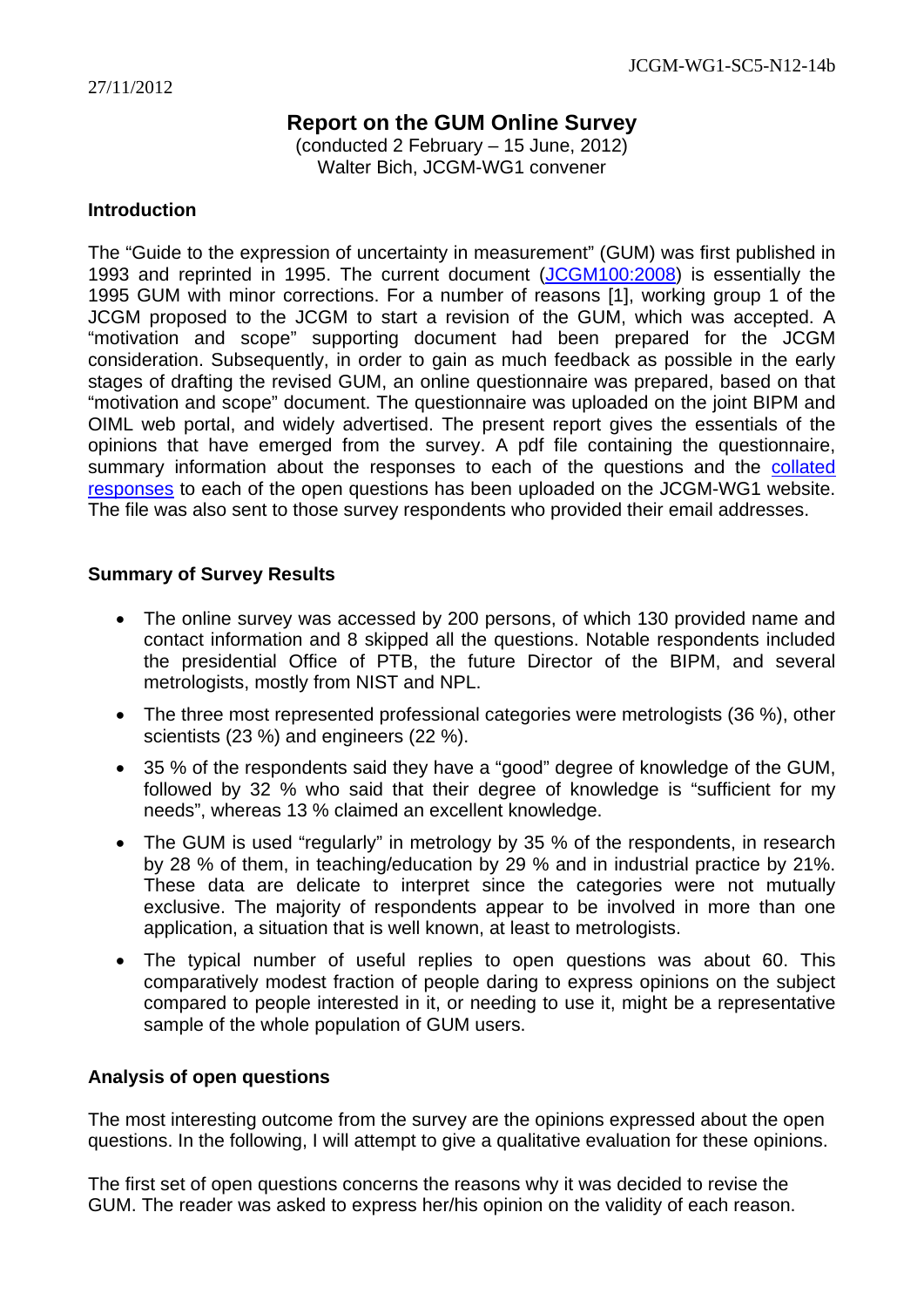### The first reason was

#### **Internal inconsistency: Conflicting (frequentist and Bayesian) views of probability, which cause a number of problems, especially in the evaluation of a coverage interval.**

Opinions vary, of course. A good number of respondents either confess insufficient knowledge or are unaware of the problem, or do not care, or, while recognizing the problem, think that this is not of practical concern. However, about 20 % recognize the existence of a consistency problem and the need for its solution.

The second reason was

**Internal inconsistency: Conflicting use of terminology, such as for the term "value"** 

This is better analyzed in conjunction with the fourth reason

#### **External inconsistency: With respect to the VIM 3,**

because many misunderstood Q2 or, in replying to it, involved also VIM3.

Many (perhaps 50 %) do not see any practical problem. The others are in favour of consistency, both internal and with VIM3. Five think that the VIM3 should be aligned with the GUM, rather than the opposite.

### The third reason was

#### **External inconsistency: With respect to Supplements 1 and 2 and the other documents being developed according to a consistent conceptual framework.**

Many are unable to detect inconsistencies, or do not care. One does not see any of them, claiming that the GUM *is* intrinsically Bayesian. Most do agree, either showing awareness of the problem or simply recognising the value of consistency.

### The fifth reason was

**Inadequacy: Since its publication, the need to evaluate measurement uncertainty has been recognised in an increasing number of scientific disciplines, for which the present GUM does not provide sufficient guidance.**

There was more interest in this specific issue, as expected (73 responses). Many think that the GUM is inadequate in their specific field. In this respect, there is a lot of suggestions that should be carefully considered in the revision. Guidance is requested in optics, acoustics, accelerometry, mass calibration and chemistry, biology, frequency-dependent quantities, laboratory medicine and medical physics, ionizing radiation, repeated measurements (!), social sciences, microbiological enumeration.

Some recognize the risk of a document addressing all and each of these issues, most think that examples are the good way to give guidance. One points to the fact that "*There are increasing number of disciplines using the top down approach to uncertainty rather than GUM and these have been accepted by accreditation bodies. In addition there are*  papers appearing in journals questioning the relevance of GUM to chemical testing in *particular and emphasising the usefulness of PT and collaborative testing.*"

A representative reply is "*Yes, the scope of GUM (in context of different scientific disciplines) is too narrow.*"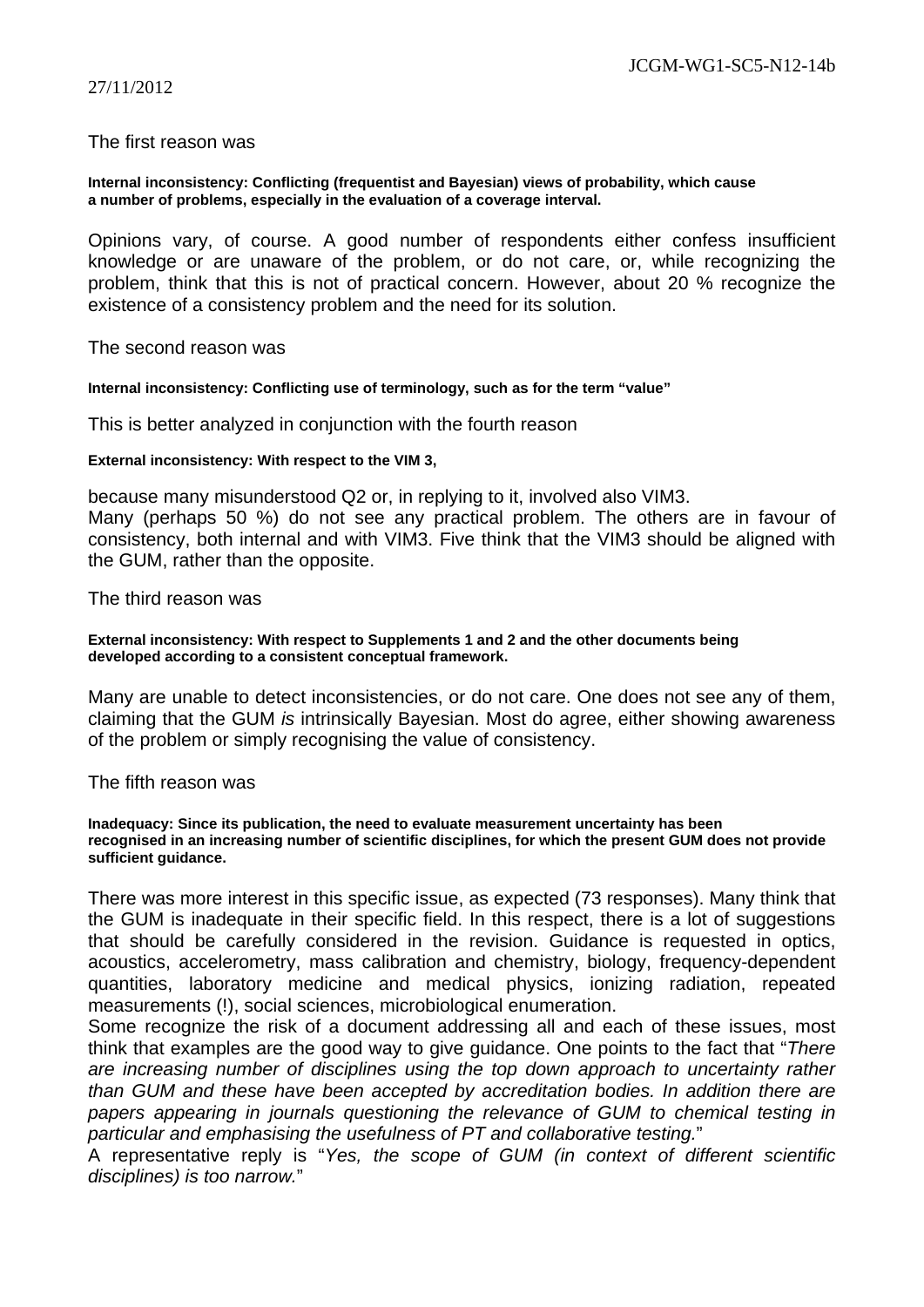Replies here are also interesting in that they indirectly restate the good overall balance of the existing GUM. Some people find it too difficult, some others too simple for real applications, thus preferring to use its Supplements.

### Reason 6 was

**Inadequacy: The present GUM is focused mainly on the situation of a physical quantity which "…can be characterized by an essentially unique value". This has probably inhibited the wide use of the GUM in some scientific disciplines, such as chemistry and biology, in which a definition of the measurand according to the requirements of the present GUM can be impossible.**

One "*would add the measurement of quantities which are function of time*". Another feels that "*Application to qualitative testing requires more support*." . A third points to "*CFU or colony forming units*" as a potentially problematic measurand. Another writes "*I do not know of any measurement that is not related to a measurand.*". However, a further one (a chemist) says "*At the moment, this is one of the largest shortcomings of the GUM*". My feeling is that those dealing with physical quantities do not see problems of adequacy in this respect, whereas those involved with chemistry, biology and similar disciplines do.

### The next reason was

### **Ambiguities: Notational and terminological**

Most think that this is not a major issue, although "*Of course ambiguity should be avoided where possible.*"

I sympathize very much with the following reply:

"*These will always be present and over zealous attempts to overcome them can lead to an unreadable document*".

The questionnaire then went on by enumerating the lines along which it is intended to carry out the revision. The first of these was

### **Clarity of presentation**

While all praise clarity, of course, there is no consensus on whether the present GUM is sufficiently clear or there are margins for improvement, with a slight majority for the former option.

### Notable comments:

"*Yes. It is very important that, although derived documents for the different sectors are provided by different organizations, GUM, as the common source, should be as clear as possible, while being comprehensive, unambiguous and deep enough.*"

"*Many people find the GUM difficult to read*."

"*I think the GUM is prettly well written, and is more practical than I expected it to be.*"

The next, less obvious, was

#### **Structure as close as possible to that of the present GUM.**

The vast majority agrees with this principle. An interesting suggestion is *"Would like to see the appendices folded into the chapters"*  The next was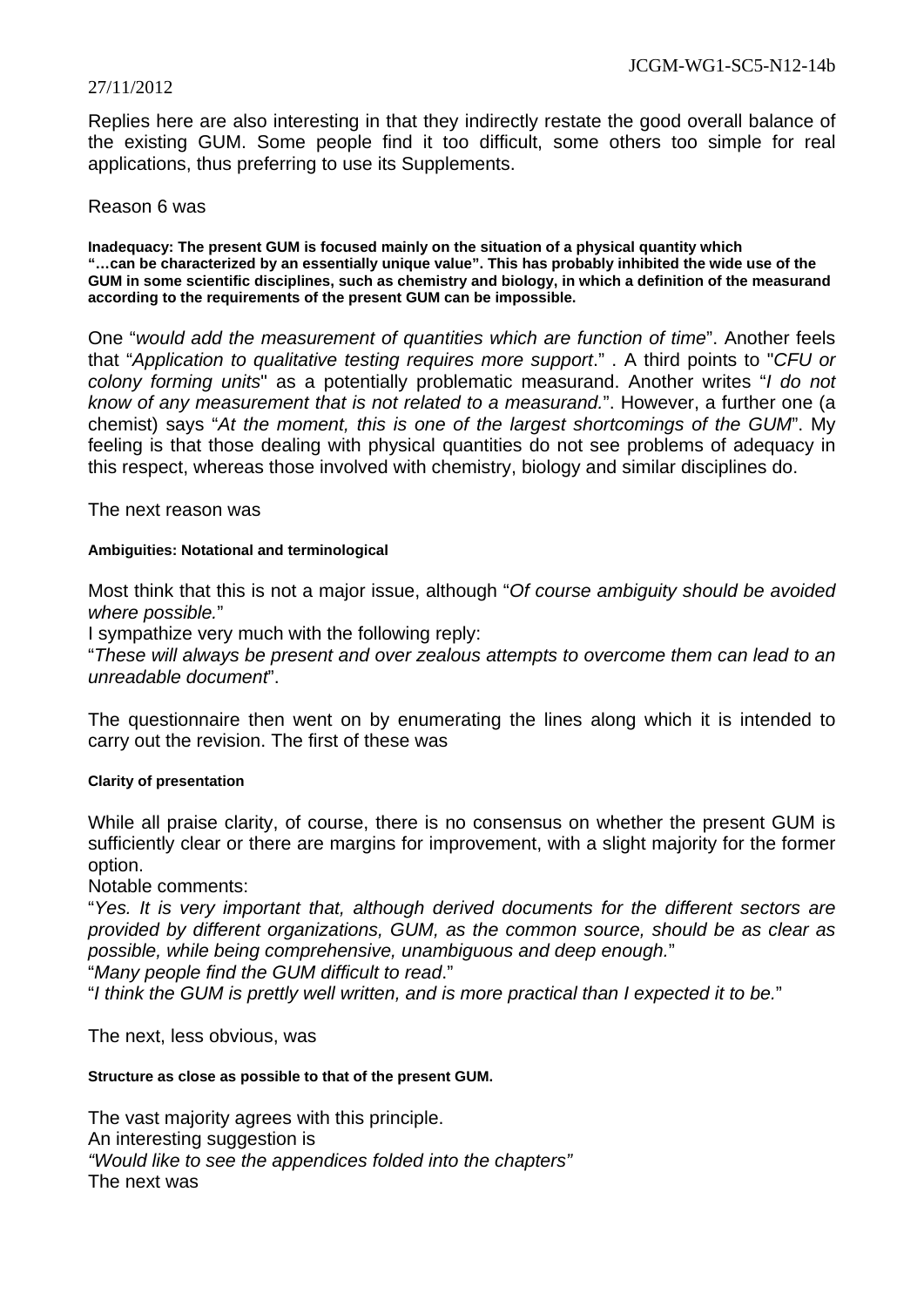#### **Level of presentation comparable to that of the present GUM.**

Also in this case there are people thinking that the present level is too high, others judge it too low, most think that the present balance is good.

The following was

### **Better specification of the conditions of applicability.**

This question was largely misunderstood, so that *a posteriori* it can be concluded that it was ill-posed. While the question was intended as referred to the law of propagation of uncertainty, many indeed interpreted it in a broader sense, so that one can find replies such as

"*The best specification should be GUM to be applied at all times and in all places.*" , or

"*Yes, but be careful not to make a situation where unscrupulous people can point at it and claim an exemption.*"

Those who understood correctly were in favour.

### **Increased guidance in the evaluation of standard uncertainties associated with input estimates.**

Of course, most do agree. Again, emphasis is given to more examples.

A delicate issue was

### **Bayesian approach extended to Type A evaluations of uncertainty.**

Only a part of respondents (about 25 %) showed adequate awareness of the problem and the proposed solution. Almost all these were in favour of the proposed solution, one or two proposing the opposite.

Representative comments are

"*O.K., even though this means to knock at an open door. Besides, I would recommend eliminating the concepts of "type-A evaluation" and "type-B evaluation" as confusing.*"

"*It 's the main point for revision of present GUM*."

**Increased number of examples, with applications taken from biology, chemistry etc.**

There is almost general agreement on this point.

*"Definitely a need in the field of Laboratory Medicine."* 

*"More emphasis needs to be given in testing"* 

*"Even the "easier" areas of dimensional metrology would benefit from increased examples."*

"*A standard set of examples, especially for verifying and benchmarking computation software for GUM problems, would be very useful."* 

*"I find that having more, simple, examples is better than fewer, complicated ones"* 

*"Excellent - and should include rationale of why applicable to clinical lab testing/measurement - which is poorly accepted in my circles."*